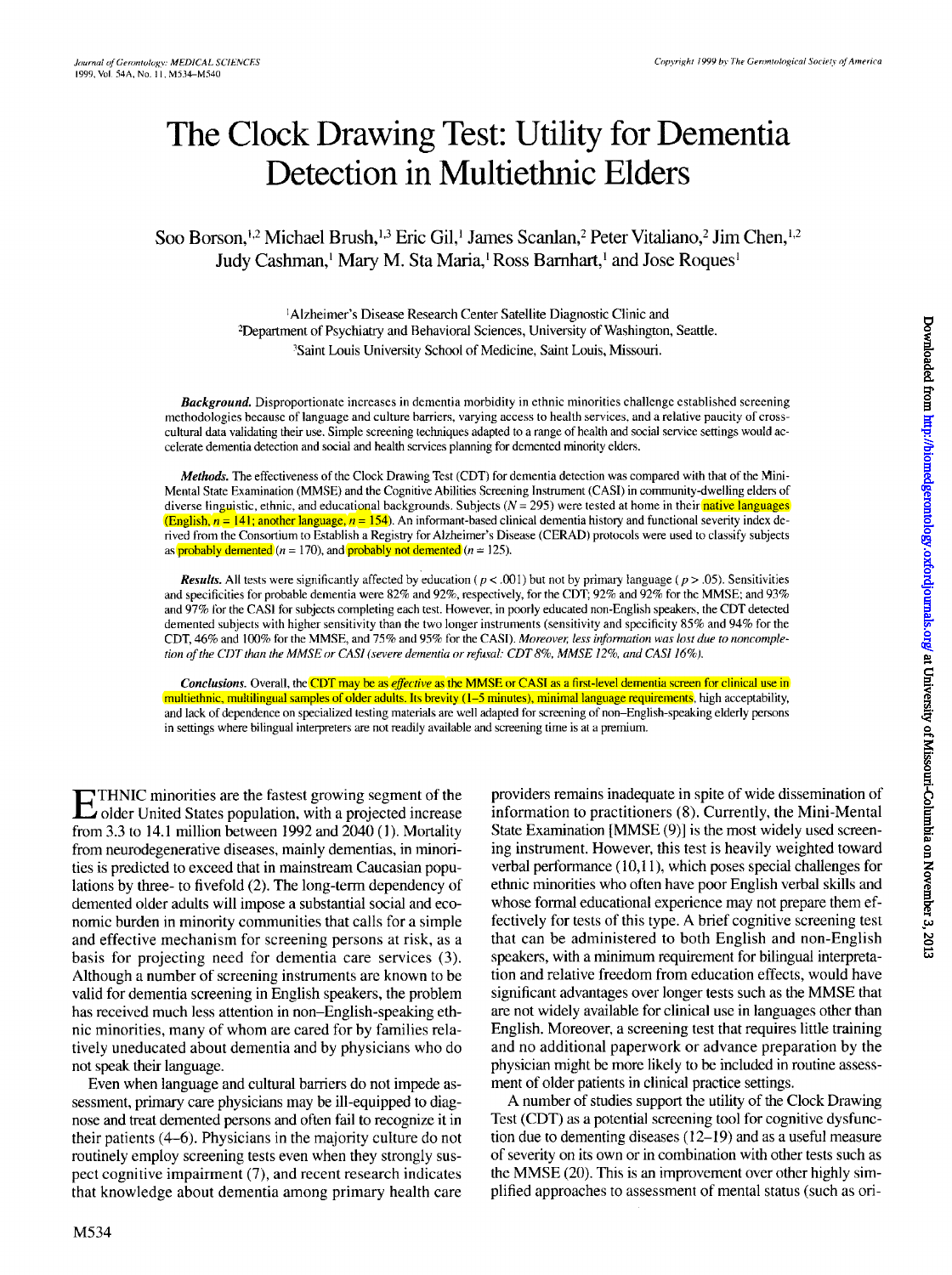entation to time, person, and place), which are well-known to be insensitive to mild and moderate dementia (20,21). In addition, although its scoring requires a degree of familiarity, the CDT can be administered by persons with minimal formal training in cognitive assessment, requires less than 5 minutes of testing time, and is psychologically nonthreatening, allowing primary care physicians and other providers to administer it without fear of insult or embarrassment.

The value of a cognitive screening procedure depends on its robustness in the presence of confounding influences not directly related to the presence of dementia, such as low education, spoken language, and variable clinical settings and intended uses. Many studies of the CDT either failed to control for the educational level of subjects(12,13,15-17) or excluded those with less than an eighth grade education (14,18). Although some investigators have commented that the CDT is relatively free of language and education bias (12,15,17), others have shown that education affects CDT performance in both demented and nondemented persons (22). Performance on other screening tests such as the MMSE is well known to be significantly affected by educational experience (23,24), and its single test of visuospatial skills (figure copying) is among its most educationally sensitive items (23).

No studies have examined the effects of language and ethnicity on CDT performance. In comparison, cross-ethnic studies of the MMSE have yielded conflicting results. Murden (25) and Anthony (26) and their colleagues found that differences in MMSE scores among blacks and whites were attributable to differences in education, not race. In Hispanic populations, some investigators have identified MMSE items that are sensitive to ethnicity and language as well as to education (27,28) but its visuoconstructive task appears to be stable in samples of mixed ethnicity (23).

The Cognitive Abilities Screening Test [CASI (29)], initially developed as a screening instrument for use in cross-cultural research on dementia, has been used successfully in epidemiological studies of Japanese-Americans (29-31) and rural Taiwanese (32). This test, a composite of items from existing instruments [the MMSE (9), the Hasagawa scale (33), and the Modified Mini-Mental State (34)] designed to minimize cultural bias, yields a maximum score of 100 points and can be administered in 20 to 30 minutes. Like the MMSE, CASI performance is significantly influenced by education and adjustment of cutting scores has been proposed for poorly educated subjects in samples of uniform language and ethnicity (32). Thus far, the performance of the CASI has not been evaluated in samples of highly diverse ethnolinguistic background and countries of origin, such as may be encountered in clinical practice in the United States. In such samples, the effects of education can fairly be expected to vary as a function not only of formal educational exposure, but also of differences in educational systems, quality, values, and historical context that cannot be readily compared. Therefore, education-adjusted cutoff scores that have been generated from studies of linguistically and ethnically homogeneous populations may not be applicable to mixed populations with considerable linguistic, ethnic, and educational differences.

There is currently no consensus regarding the choice of screening instruments in multiethnic, linguistically diverse samples. The present work was designed to compare the performance of the CDT, MMSE, and CASI in a group of communitydwelling elderly persons with diverse geographic origins and linguistic and educational backgrounds, who were evaluated using a structured protocol for dementia classification. The overall purpose was to identify a screening tool that might be readily utilized in clinical practice settings for detection of dementia in persons at potentially high risk for missed diagnosis owing to non-English-speaking status and low educational attainment. We proposed the following research hypotheses:

- (i) All three cognitive measures will perform acceptably as screening tests when administered in the native language of the subjects.
- (ii) The MMSE and CASI will perform better than the CDT in better educated (>8 years) native English speakers, the population on which these tests were originally developed.
- (iii) The combination of low education and non-Englishspeaking status will reduce the effectiveness of the MMSE and CASI as dementia screens, due to the greater difficulty of administering them and low specificity for identification of demented persons, unless cut-offscores are individualized for age and education (24,32), a procedure that is difficult to implement outside research settings. The CDT, because of its minimal language and educational requirements, will be a more effective screen because of greater ease of administration and sensitivity/specificity in this difficult-to-test group.

# **METHODS**

## *Subjects*

Subjects were  $\frac{295}{200}$  female, 95 male) elderly persons enrolled in the University of Washington's Alzheimer's Disease Research Center Satellite Registry for underserved poor or minority elderly persons. Ethnicity was reported by subjects or their proxies, and all but one (of multiple mixed heritage) classified themselves as a member of a conventional census-derived classification grouping: white (Euro-American;  $n = 34$ ), white (Hispanic;  $n = 28$ ), Asian-Pacific Islander ( $n = 139$ ), African American ( $n = 71$ ), and Native American ( $n = 22$ ). One hundred forty-one spoke English as their primary language, and 154, all foreign-born immigrants, spoke either Spanish, Korean, or a Chinese or Filipino dialect. Most demented subjects were referred by social service agencies serving ethnic minorities or socioeconomically disadvantaged Caucasian elders. Nondemented subjects were recruited from the same agencies and a variety of community sources and advertisements. Potential participants were prescreened by a telephone interview with the subject and/or a caregiver to exclude those patients with a history of severe brain injury, a clear-cut episode of central nervous system infection, active alcohol abuse, or an uncontrolled medical illness that might cause cognitive impairment (e.g., poorly controlled diabetes, renal, heart, or respiratory failure). All subjects (or, for demented persons, their proxies) gave written informed consent using a multiple-language protocol approved by the University of Washington Institutional Research Review Board.

#### *Evaluation*

Subjects were evaluated in their homes or adult day centers using a structured assessment procedure based on the protocol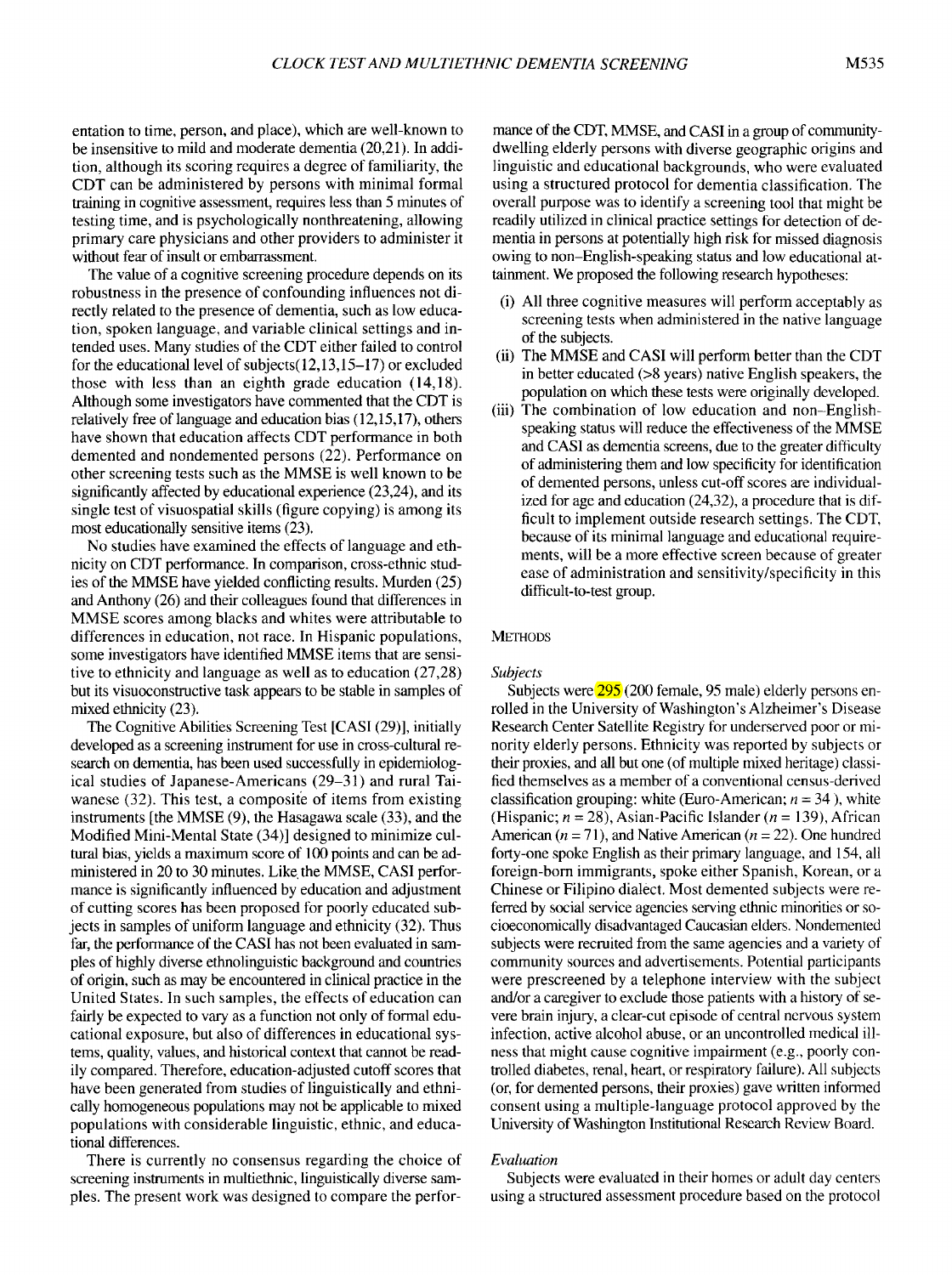developed by the Consortium to Establish a Registry for Alzheimer's Disease [CERAD (35)], employing its expanded dementia history format and cognitive tasks modified to permit uniform assessment of subjects in their primary spoken languages. Background information was given by a knowledgeable informant, usually a family member. The MMSE, CASI, and CDT were used in place of the full CERAD neuropsychological battery, which is not available in all languages represented in the present sample. The research team included geriatric psychiatrists, a research nurse, a psychometrist, and, when necessary, a bilingual interpreter specifically trained for the project. All bilingual interpreters were foreign-born native speakers of the language or dialect used for evaluation of non-Englishspeaking subjects, and were also fluent in English. Training in administration of all three cognitive tests was provided to interpreters for each language, first in groups and then individually, by the project psychometrist. Interpreters then observed a series of testing sessions conducted by the psychometrist with English-speaking subjects, and were required to pass a uniform written test of competence in administration of the CASI (the test most complex and difficult to give) designed by its author (E. Teng, project consultant). Retraining was conducted until all interpreters were certified competent. Each newly qualified bilingual tester performed a series of six subject assessments under supervision by the psychometrist before being permitted to administer cognitive tests independently.

Subjects were classified as having probable dementia or no dementia, based solely on an informant's detailed history of the presence or absence of cognitive deterioration across a broad range of domains (CERAD expanded dementia history) and the informant-rated Clinical Dementia Rating scale [CDR (36)], which measures functional impairment attributable to cognitive deficits. Classification was performed blind to actual performance on cognitive tests, as utilization of test scores would vitiate analysis of their use as screening measures. The CERAD medical evaluation (history, physical examination, and laboratory tests) was combined with prior medical records to capture disorders that might contribute to a clinical dementia diagnosis. Subjects with CDR scores  $\geq 1$  were classified as probably demented. All controls  $(CDR = 0)$  were free of neurologic disease.

# *Administration and Scoring of the Clock Test*

The CDT was administered and scored using CERAD templates (35). Subjects were instructed to draw a clock by first drawing a circle, then adding numbers, and then setting the time to show 8:20. Instructions could be repeated and, if necessary, the subject was told to draw a larger circle. There were no additional instructions, and no time limit was imposed.

Clocks were scored by two independent raters blind to the scores of the other and to any information regarding the subject, using the 4-point CERAD scale ( $0 = normal clock$ ;  $3 = severe$ impairment). Clocks published in the CERAD protocol exemplifying each level of impairment were used to anchor scoring, and any score  $> 0$  was considered abnormal for purposes of classification. Examples of clocks drawn by subjects are included in the **Appendix** for illustration.

## *Data Analyses*

Six separate one-way analyses of variance (ANOYAs) were used to compare nondemented with demented subjects on age,

education, primary language, and performance on the three cognitive tests (CDT, MMSE, and CASI). All analyses were done using SPSS PC+ 4.0 (SPSS Inc., Chicago, IL), with *p <* .05 considered significant. Inter-rater reliability for CDT scores was assessed using an intraclass correlation coefficient. Sensitivity and specificity for probable dementia were obtained for each test. Subjects were then stratified into four combinations: English versus non-English by high versus low levels of education (9 years and above vs 8 years and below). Three calculations of sensitivity and specificity were made for each test within each of the resulting four subgroups, based on data from subjects actually completing the tests and an "intent-to-test" analysis based on 100% of the sample. Subjects refusing or unable to complete a test due to severe cognitive impairment were assumed to be incorrectly classified, a procedure designed to yield a "worst-case" performance analysis for each test; an additional alternative analysis treated these subjects as all demented.

## **RESULTS**

Of the 295 subjects, 125 were clinically classified as nondemented, and 170 as demented. Among subjects with probable dementia, 117 (68.4%) had a clinical history and medical evaluation supporting a likelihood of Alzheimer's Disease (AD) (gradual cognitive and functional decline without evidence of other causes). Twenty-two (12.9%) had an AD-like presentation and course plus another factor possibly related to dementia (vascular risk factors, a history of possible stroke, or radiographic evidence of cerebrovascular disease on computed tomography [CT] or magnetic resonance imaging [MRI]). Eighteen  $(11.1\%)$  had a definite history and CT evidence of prior cortical strokes and a stepwise course of cognitive decline, and 13 (7.6%) had features more characteristic of another type of dementia (e.g., frontal dementia with amyotrophic lateral sclerosis). The gender distribution, mean age, and years of education for demented and nondemented groups are summarized in Table 1. The clinical groups were comparable in gender composition, but differed significantly by age (ANOVA,  $F[2,326] =$ 30.21,  $p < .001$ ) and education  $(F[2, 327] = 6.17, p < .01)$ ; subjects with dementia were older and less educated than nondemented participants. Comparison of subjects by racial/ethnicity groups revealed no significant differences in mean age, years of education, or percent demented.

Inter-rater scoring reliability was excellent for the CDT (intraclass correlation = .97). Correlations between CDT scores and MMSE and CASI were statistically significant  $(r = -.80$  between CDT and CASI,  $r = -.79$  between CDT and MMSE,  $r =$ .94 between MMSE and CASI; all  $p < .001$ ). Mean scores on the CDT, MMSE, and CASI, shown in Table 1, were significantly different for the two diagnostic groups ( $p < .001$ ). When age and education were entered as covariates, the differences between demented and nondemented groups remained significant (all  $p < .001$ ). Within diagnostic groups, mean CDT scores were significantly lower in poorly educated subjects ( $p < .001$ ) but did not differ as a function of primary language (English vs non-English,  $p > .05$ ). English and non-English speakers within diagnostic groups did not differ in mean years of education  $(p = .19)$ , and no significant differences were found in the distribution of probable dementia subtypes as a function of primary language ( $p = .31$ ; data not shown). Age had no effect on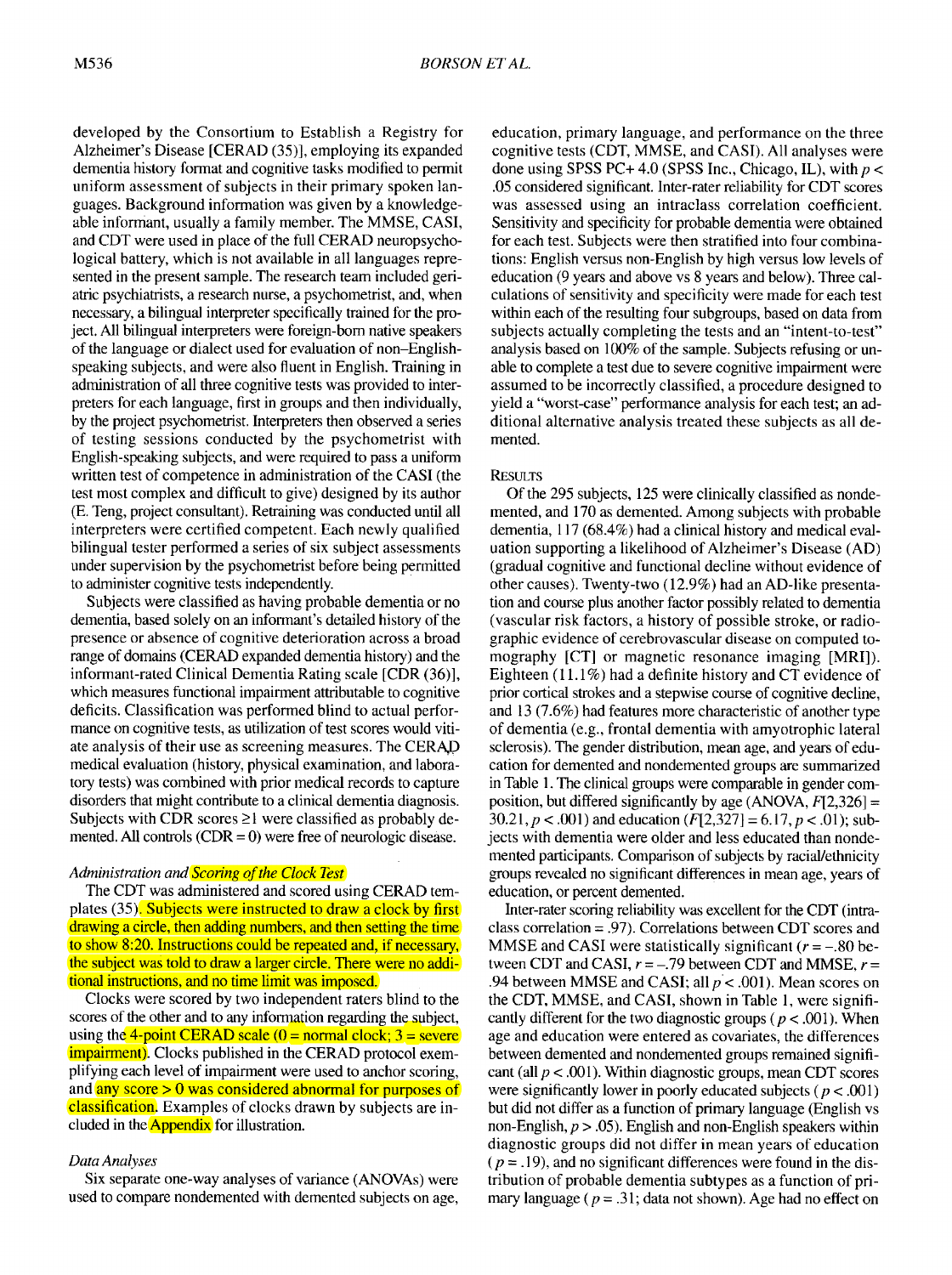CDT performance in controls, but among demented patients, older subjects performed less well than younger ( $p < .03$ ).

The sensitivity and specificity for a diagnosis of probable dementia in the sample as a whole were calculated for the CDT, using a cut-off score of  $\geq 1$  (at least mild impairment); the MMSE, using the conventional cut-off score of 24 (9), uncorrected for age or education; and the CASI, using a cut-off score of 80 (29). Test sensitivity and specificity in subjects who completed all three screens were 82% and 92%, respectively, for the CDT; 92% and 92% for the MMSE; and 93% and 97% for the CASI. Subjects were divided into two groups based on formal education ( $\geq$  9 years, *n* = 197 [60%]; and  $\leq$  8 years, *n* = 98 [30%]). One hundred forty-one subjects (48%) spoke English as their primary language and 154 (52%) did not. Sensitivity

Table I. Demographic and CognitiveCharacteristics of the Sample by Clinical Dementia Classification

|                | No Dementia<br>$(n = 125)$ | Probable Dementia<br>$(n = 170)$ |  |  |  |
|----------------|----------------------------|----------------------------------|--|--|--|
| Age(yr)        | $68.9 + 8.9$               | $77.2 \pm 9.4$                   |  |  |  |
| Education (yr) | $13.5 \pm 8.8$             | $9.8 \pm 11.0$                   |  |  |  |
| % Female       | 66                         | 60                               |  |  |  |
| CDT.           | $0.13 \pm 0.5$             | $2.1 \pm 1.2$                    |  |  |  |
| <b>MMSE</b>    | $27.5 \pm 2.4$             | $13.1 \pm 6.9$                   |  |  |  |
| CASI           | $90.0 \pm 9.3$             | $50.0 \pm 20.0$                  |  |  |  |

*Notes:* Values are means  $\pm$  *SD.* CDT = Clock Drawing Test; MMSE = Mini-Mental State Examination; CASI =Cognitive Abilities Screening Instrument.

and specificity for each test in these four subgroups, based on actual test completers and "intent-to-test" analyses, are shown in Table 2.

## *Non-English Speakers:* 8 *orfewer years ofEducation*

The CDT was superior to the CASI, particularly when subjects who could not or would not complete the CASI were included in the calculations. In this group considered potentially most difficult to test and to classify on cognitive performance measures (low education/non-English), the CDT was completed by 61 of 65 subjects (94%) and identified probable dementia cases with a specificity of 85% and a sensitivity of 94%. The MMSE was highly sensitive (100% of demented subjects correctly classified), but, as expected, much less specific, as only 46% of controls were correctly identified using the conventional cut-point established in better educated Englishspeaking populations. Five subjects in this group who completed the CDT were unable to complete the MMSE, even when tested by a highly trained, native speaker fluent in their own language, and all five were demented. *This suggests that the CDT can be used to test some of the most difficult patients, poorly educated, non-English-speaking, demented older adults, to whom the MMSE may not be successfully administered even under optimal testing circumstances (at home, testing by trained bilingual case managers who knew the subjects and their families).* Similar difficulties were encountered with the CASI. The CASI showed good sensitivity (95% of demented persons tested were correctly classified) but less specificity (75% of controls tested correctly classified), However, six sub-

| Table 2. Sensitivity and Specificity of Three Dementia Screens: Effect of Language, Education, and Test Completion |  |
|--------------------------------------------------------------------------------------------------------------------|--|
|                                                                                                                    |  |

|                | Clinical<br>Classification | Language       |                            |                |             |      |                            |                |              |                |         |      |      |
|----------------|----------------------------|----------------|----------------------------|----------------|-------------|------|----------------------------|----------------|--------------|----------------|---------|------|------|
|                |                            |                |                            |                | Non-English |      |                            |                |              |                | English |      |      |
|                |                            |                | <b>Test Classification</b> |                |             |      | <b>Test Classification</b> |                |              |                |         |      |      |
| Education (yr) |                            | $\bf{0}$       | 1                          | miss           | SS1%        | SS2% | SS3%                       | $\bf{0}$       | 1            | miss           | SS1%    | SS2% | SS3% |
|                |                            | <b>CDT</b>     |                            |                |             |      |                            | <b>CDT</b>     |              |                |         |      |      |
| $\leq 8$ yr    | Not demented               | 11             | $\overline{2}$             | $\mathbf 0$    | 85          | 85   | 85                         | 3              | 2            | $\overline{0}$ | 60      | 60   | 60   |
|                | Demented                   | 3              | 45                         | $\overline{4}$ | 94          | 86   | 94                         | 3              | 23           | $\mathfrak{2}$ | 88      | 82   | 89   |
|                |                            | <b>MMSE</b>    |                            |                |             |      |                            | <b>MMSE</b>    |              |                |         |      |      |
|                | Not demented               | 7              | 6                          | $\bf{0}$       | 46          | 46   | 46                         | 5              | $\mathbf{0}$ | $\mathbf{0}$   | 100     | 100  | 100  |
|                | Demented                   | $\mathbf 0$    | 43                         | 9              | 100         | 83   | 100                        | $\overline{2}$ | 23           | 3              | 92      | 92   | 93   |
|                |                            | CASI           |                            |                |             |      |                            | CASI           |              |                |         |      |      |
|                | Not demented               | 9              | 3                          |                | 75          | 69   | 69                         | 4              |              | $\theta$       | 80      | 80   | 80   |
|                | Demented                   | $\overline{2}$ | 41                         | 9              | 95          | 79   | 96                         | 1              | 21           | 6              | 95      | 75   | 96   |
|                |                            | <b>CDT</b>     |                            |                |             |      |                            | <b>CDT</b>     |              |                |         |      |      |
| $\geq 9$ yr    | Not demented               | 48             | 0                          |                | 100         | 98   | 98                         | 51             | 6            |                | 89      | 88   | 88   |
|                | Demented                   | 11             | 26                         | 3              | 70          | 65   | 73                         | 11             | 38           |                | 78      | 76   | 78   |
|                |                            | <b>MMSE</b>    |                            |                |             |      |                            | <b>MMSE</b>    |              |                |         |      |      |
|                | Not demented               | 44             | 4                          | 1              | 92          | 90   | 92                         | 57             | $\bf{0}$     |                | 100     | 98   | 98   |
|                | Demented                   | 3              | 35                         | $\overline{2}$ | 92          | 88   | 93                         | 7              | 43           | 0              | 86      | 86   | 86   |
|                |                            | <b>CASI</b>    |                            |                |             |      |                            | CASI           |              |                |         |      |      |
|                | Not demented               | 47             | $\mathbf{2}$               | $\theta$       | 96          | 96   | 96                         | 57             | $\bf{0}$     |                | 100     | 98   | 98   |
|                | Demented                   | 3              | 31                         | 6              | 91          | 78   | 93                         | 4              | 41           | 5              | 91      | 82   | 92   |

*Notes:* Clinical classification = CERAD history of cognitive decline in multiple domains and CDR. Test classification: 0 = not demented; 1 = demented; Miss = subjects (n) not testable or refusing. SS1% = % correctly classified based on subjects actually tested. SS2% = % correctly classified based on all subjects, assuming that untested subjects are incorrectly classified; this produces a "worst-case" performance value for each test. SS3% = % correctly classified based on all subjects, assuming that failure to complete a test indicates the presence of dementia. CDT = Clock Drawing Test; MMSE = Mini-Mental State Exam; CASI = Cognitive Abilities Screening Instrument.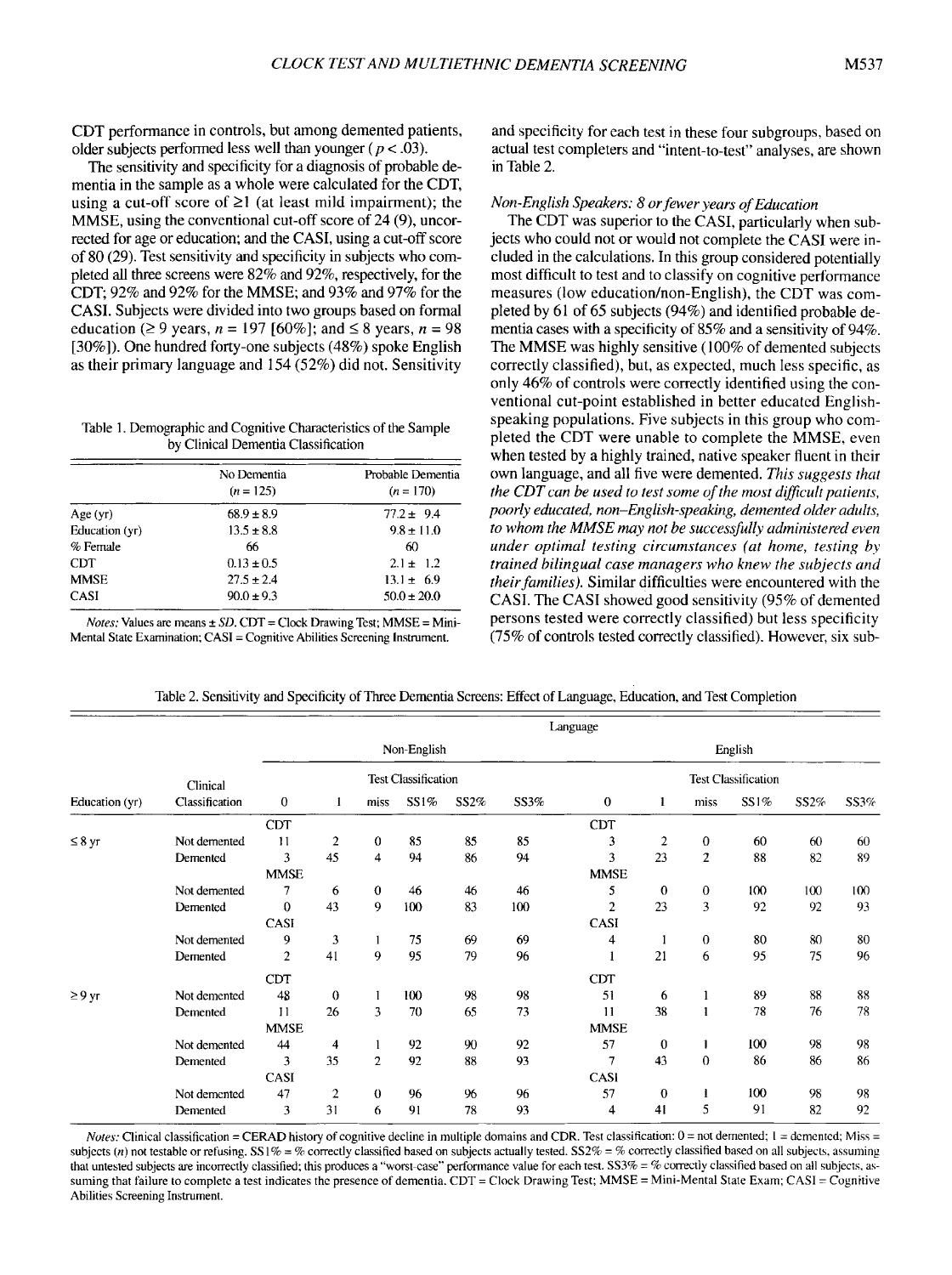jects (five demented, one control who refused) not testable with the CASI successfully completed the CDT. Evaluation of sensitivity and specificity, including all subjects in "intent to test" analyses (including those who could not complete the MMSE or CASI), showed that the CDT performed better than either of the other two tests when subjects were assumed incorrectly classified by the missing test (SS2%). When test noncompletion was considered indicative of dementia (SS3%), this overall superiority was retained.

## **Nine or More Years of Education**

In better educated non-English speakers, all three tests showed good specificity (100% for CDT, 92% for MMSE, and 96% for CASI), whereas sensitivity was better for the MMSE  $(92\%)$  and CASI (91%) but considerably less for the CDT (70%), as expected. As in the less educated group, these figures are also affected by subjects who could not be tested with a given instrument. The CASI was most vulnerable, as six demented subjects could not be tested because of severity of impairment. Incorporating these into the analysis, the overall sensitivity of the CASI was reduced to 78% when untested subjects were considered incorrectly classified. When noncompleters were assumed to be demented, the performance of all three tests approximated that found in analyses limited to test completers in this protocol designed to eliminate confounding effects of language barriers on testing effectiveness.

## *English Speakers*

In contrast to non-English speakers, the MMSE and CASI both performed better than the CDT in the better educated group. The small number of English-speaking subjects with 8 or fewer years of education who were clinically classified as nondemented made formal analyses unreliable in that group. However, in the poorly educated English-speaking group as a whole, the CDT was completed by 31 of 33 subjects, whereas the CASI was completed by only 27.

## **DISCUSSION**

Data from this study supported our three research hypotheses. Across all subjects, sensitivity and specificity of all three instruments were adequate (Hypothesis 1), although the MMSE and CASI performed better when only test completers were included in the analyses. In subjects with 9 or more years of education, the MMSE and CASI had clear advantages in sensitivity (Hypothesis 2). However, in the most difficult group, poorly educated non-English speakers, the CDT had similar sensitivity and better specificity relative to both the MMSE and the CASI (Hypothesis 3). The CDT's performance as a single test was comparable to that reported for English-speaking patients with varied dementia diagnoses (13).

The conventional approach to improving the performance of the MMSE and CASI in subjects with low education has been to lower the cut-off score for classification of cognitive impairment (27,32). In the present sample, exploratory analyses using a range of cut-off scores (e.g.,  $MMSE = 20$ ,  $CASI = 60$ ) indeed correctly classified a larger percentage of nondemented subjects, but sensitivity for dementia was much reduced, yielding no overall improvement in classification rates. For clinical screening purposes, high sensitivity is preferred to high specificity to maximize detection.

In contrast to the CASI and the MMSE, the CDT, using a straightforward dichotomous scoring system for classification (normal vs not), showed excellent feasibility in all groups, regardless of education level or language. Additionally, it showed very good sensitivity and specificity with the group most difficult to test, poorly educated non-English speakers. The data provide evidence that the CDT may be the most effective single choice for dementia screening of multiethnic elders when the objective is detection of established dementing disease for the purpose of improving patient management. We suggest that the utility of screening measures should be analyzed not only in terms of their sensitivity and specificity, but also in terms of feasibility in a population. Our conceptual approach to feasibility was similar to that known as the "intent-to-treat" analysis, now widely accepted as a standard of effectiveness in psychopharmacological research. Like a drug, a test is only as good as its ability to be administered to completion; in this respect, the CDT was superior to the MMSE and CASI in its lower rates of test noncompletion, even when testing was performed by native speakers in the subjects' primary languages. This CDT advantage may be particularly useful in settings where patients and providers speak different languages and skilled translators experienced in the subtleties of cognitive testing are not readily available. Such settings are common in the medical treatment of non-English-speaking minority elders; failure to complete longer tests that rely heavily on verbal skills may be due to language, trust, and cultural barriers in the context of care as well as to the presence of dementia. In the present study, these barriers were eliminated by the use of skilled bilingual testers known to the subjects. Using this approach, not available to most clinicians, the presumption that test noncompletion signifies dementia indeed holds true and results in improved identification of demented subjects (but no improvement in correct classification of nondemented subjects). Whether it would be similarly valid in practice-based applications should be tested in future studies of heterogeneous samples of patients in primary care and social service settings, in which ethnolinguistic barriers between patients and providers may be problematic.

The superior performance of the CDT, a seemingly "visuospatial" task, in non-English-speaking subjects with low educational attainment is particularly interesting in light of the report that the MMSE visuospatial task is highly education-sensitive (23). Several relevant considerations may illuminate these contrasting findings. Clock faces and the telling of time are familiar in all major cultures and civilizations in the 20th century, whereas abstract figure copying, a skill most familiar to persons educated in conventional "western" settings, lacks contextual validity in everyday life. Unlike figure copying, accurate clock drawing "from scratch" requires simultaneous use of multiple cognitive abilities that call upon diverse cerebral regions impaired in dementing diseases. Long-term memory and information retrieval, auditory comprehension, visuospatial representation, visuoperceptive and visuomotor skills, global and hemispheric attention, simultaneous processing, and executive functions are all essential components of successful completion of the CDT, and all, in various applications, are deployed in diverse life activities in all cultures.

The simple CDT scoring system we employed here deserves comment. We selected a binary "intuitive" approach in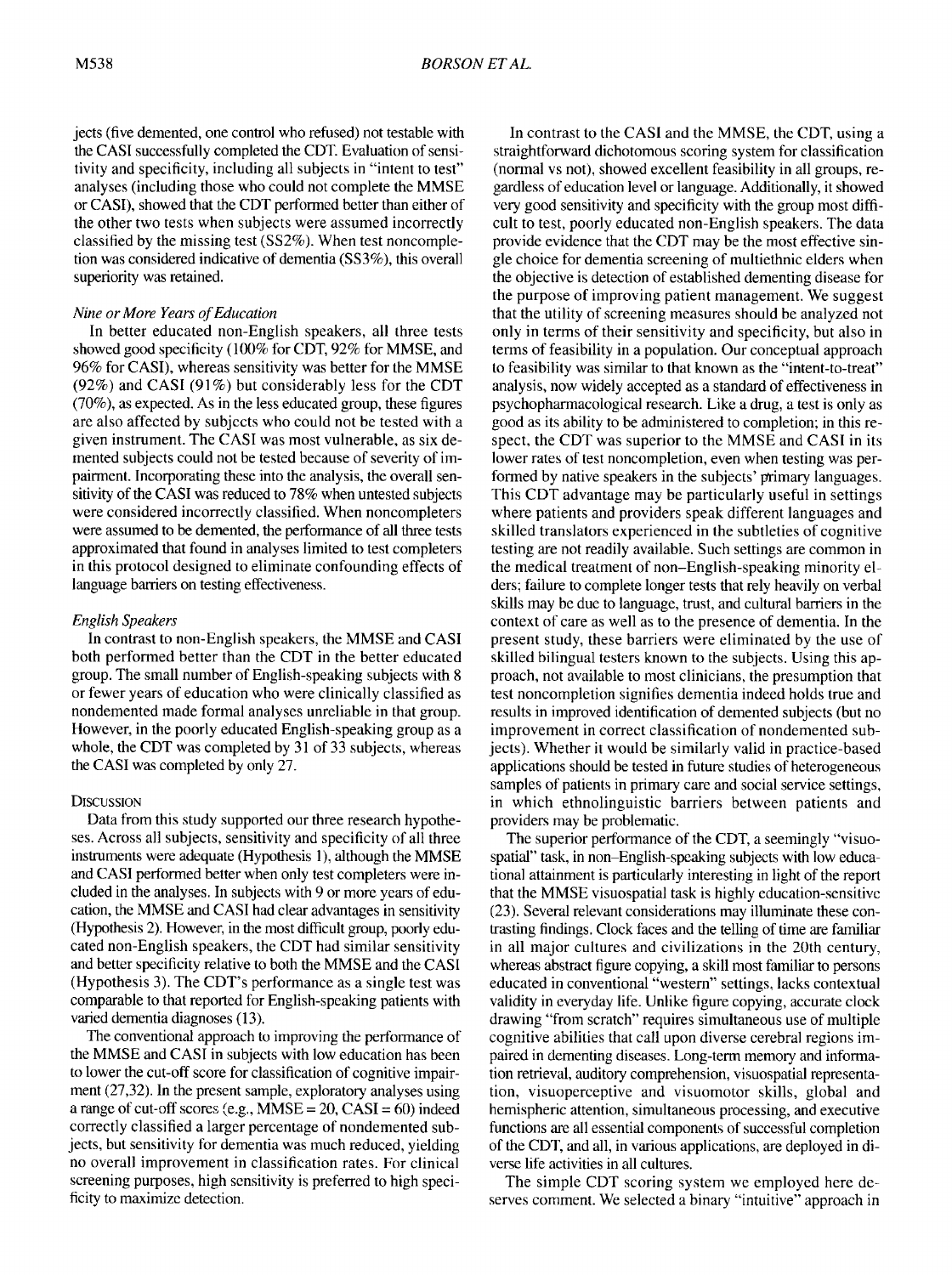preference to more fully quantified rating systems designed for psychometric research and recommended by other investigators for use in clinical practice applications (13-16,37). This choice was based on several rationales. The equivalent effectiveness of extremely brief and longer screens for depression in primary care settings (38), prompting their adoption in a number of studies in "real-world" practices where incorporation of formal instruments has failed the test of physician acceptability, suggests that a similar strategy should be examined for dementia screening. Primary care physicians rarely employ screening tests for dementia even when they are acquainted with their value (6,7). Furthermore, non-specialist practitioners outside research environments are unlikely to keep at hand the set of complex rules needed to generate detailed CDT scores. A screen requiring nothing more than intent to test, simple instructions, a blank piece of paper, and a pencil might be more acceptable to physicians and other health personnel working under time pressures in general practice situations. A similar approach found the CDT effective for screening hospitalized elderly persons for cognitive impairment (39). Additional work is needed to test its acceptability in actual clinical practices and to validate the use of scoring methods that are easily learned, remembered, and used by community service providers.

The CDT can be rapidly and easily administered by nonprofessional testers such as family members and office assistants, an advantage that could accelerate inclusion of preliminary dementia screening procedures for clinical populations at risk. Our data suggest that a simple scoring system yields reliable results with minimal training and that this test may be most helpful in identifying dementia in poorly educated, non-English speakers whose physicians may need to communicate with them through an interpreter. In contrast, the **MMSE** and CASI are considerably more time- and labor-intensive, demand much more experience to administer reliably, depend upon the willingness of practitioners to incorporate detailed paper-and-pencil tests into their practice routines, and are outside the expertise of medical interpreters or patients' relatives. Additional validation of the CDT using both practice- and population-based epidemiological sampling methods could make a significant contribution to early detection of dementia in a wide variety of clinical populations and to formulation of public policy for the screening of elderly persons for dementing disease.

#### **ACKNOWLEDGMENTS**

This research was supported by grants from the National Institute on Aging (Alzheimer's Disease Research Center [P50 AG 05136], Satellite Core [S. Borson, PI]), a Pfizer/American Geriatrics Society Fellowship (J. Chen, S. Borson), a grant from Parke-Davis for education and training in Alzheimer's disease (S. Borson), and the Health Resources and Services Administration (Respite Care Demonstration Project for Underserved Elders with Alzheimer's Disease, Washington State Aging and Adult Services Administration).

The authors greatly appreciate the help of the staff of the Chinese Information and Service Center and Sea Mar Community Care Center, Seattle, WA, and the Korean Women's Association, Tacoma, WA, for assistance in assessment of non-English-speaking subjects. We thank Evelyn Teng, PhD, for invaluable advice on the use of the CASI and MMSE in non-English speakers and for providing the method and criteria for defining competence in CASI administration.

Address correspondence to Soo Borson, MD, Box 356560, University of Washington School of Medicine, 1959 NE Pacific Street, Seattle, WA 98195- 6560. E-mail: soob@u.washington.edu

**REFERENCES** 

- I. Day Jc. Population projections of the United States by age, sex, race and Hispanic origin: 1992 to 2050. *Current Population Reports,* P25-1130, U.S. Bureau of The Census. Washington, DC: U.S. Government Printing Office, 1996.
- 2. Lilienfeld DE, Perl DP. Projected neurodegenerative disease mortality among minorities in the United States 1990-2040. *Neuroepidemiology.* 1994;13:179-186.
- 3. Costa PT Jr, Williams TF, Somerfield M, et al. *Recognition and Initial Assessment of Alzheimer's Disease and Related Dementias. Clinical Practice Guideline No.* 19.Rockville MD: U.S. Department of Health and Human Services, Public Health Service, Agency for Health Care Policy and Research. AHCPR Publication no. 97-0702, November 1996.
- 4. Resnick N. Geriatric medicine and the elderly patient. In: Tierney L, McPhee S, Papadakis M, eds. *Current Medical Diagnosis and Treatment.* 33rd ed. Norwalk, CT: Appleton and Lange; 1994.
- 5. Valenciano R, Morera A, Rodriguez-Perera F, et al. Diagnosis of dementia in primary care. *Arch Neurobiol.* 1989;52: 174-177.
- 6. Somerfield M, Weisman C, Ury W, et al. Physician practices in the diagnosis of dementing disorders. *JAm GeriatrSoc. 1991;39:172-175.*
- 7. Glasser M. Alzheimer's disease and dementing disorders: practices and experiences of rural physicians. *Am J Alzheimer's Care Rei Disord Res.* 1993; 28-35.
- 8. Barrett JJ, Haley WE, Harrell LE, Powers RE. Knowledge about Alzheimer's disease among primary care physicians, psychologists, nurses, and social workers. *Alzheimer Dis Assoc Disord.* 1997;II: 99-106.
- Folstein MF, Folstein SE, McHugh PR. Mini Mental State: a practical method for grading the cognitive state of patients for the clinician. *J Psychiatr Res. 1975;12:189-198.*
- 10. Tombaugh TN, McIntyre NJ. The Mini Mental State Examination: A comprehensive review. *J Am Geriatr Soc.* 1992:40:922-935.
- II. Moore V, Wyke MA. Drawing disability in patients with senile dementia. *Psychol Med. 1984;14:97-105.*
- 12. Wolf-Klein Gp, Silverstone FA, Levy AP, et aI. Screening for Alzheimer's disease by clock drawing. *JAm Geriatr Soc. 1989;37:730-734.*
- 13. Watson YI, Arfken CL, Birge SJ. Clock completion: an objective screening test for dementia. *JAm Geriatr Soc.* 1993;41:1235-1240.
- 14. Mendez MF, Ala T, Underwood KL. Development of scoring criteria for the clock drawing task in Alzheimer's disease. *J Am Geriatr Soc. 1992;* 40:1095-1099.
- 15. Shulman K, Shedletsky R, Silver I. The challenge of time: clock-drawing and cognitive function in the elderly. *Int J Geriatr Psychiatry. 1986;* 1:135-140.
- 16. Sunderland T, Hill JL, Mellow AM. Clock drawing in Alzheimer's disease. A novel measure of dementia severity. *JAm Geriatr Soc. 1989;37:725-729.*
- 17. Dastoor DP, Schwartz G, Kurzman D. Clock-drawing. An assessment technique in dementia. *J Clin Exp Gerontol.* 1991;13:69-85.
- 18. Tuokko H, Hadjistavropoulos T, Miller JA, et al. The Clock Test: a sensitive measure to differentiate normal elderly from those with Alzheimer's disease. *JAm Geriatr Soc. 1992;40:579-584.*
- 19. Ferrucci L, Cecchi F, Guralnik 1M, et al. Does the Clock Drawing Test predict cognitive decline in older persons independent of the Mini-Mental State Examination? *JAm Geriatr Soc.* 1996;44: 1326-1331.
- 20. Klein L, Roca R, McArthur J, et al. Diagnosing dementia: univariate and multivariate analyses of the mental status examination. *JAm Geriatr Soc.* 1985;33:483-488.
- 21. Siu AL. Screening for dementia and investigating its causes. *Ann Intern Med. 1991;115:122-132.*
- 22. Ainslie NK, Murden RA. Effect of education on the Clock-Drawing dementia screen in non-demented elderly persons. *JAm Geriatr Soc. 1993;* 41:249-252.
- 23. Escobar Jl, Burnam A, Kamo M, et al. Use of the Mini-Mental State Examination (MMSE) in a community population of mixed ethnicity. *J Nerv Ment Dis. 1986;174:607-614.*
- 24. Crum RM, Anthony JC, Bassett SS, et al: Population-based norms for the Mini-Mental State Examination by age and educational level. *JAMA.* 1993;269:2386-2391.
- 25. Murden RA, McRae RD, Kaner S, et al. Mini-Mental State Exam scores vary with education in blacks and whites. *JAm Geriatr Soc. 1991;39:* 149-155.
- 26. Anthony JC, Laresche L, Niaz V. Limits of the Mini Mental State as a screening test for dementia and delirium among hospital patients. *Psychol Med. 1982;12:397--408.*